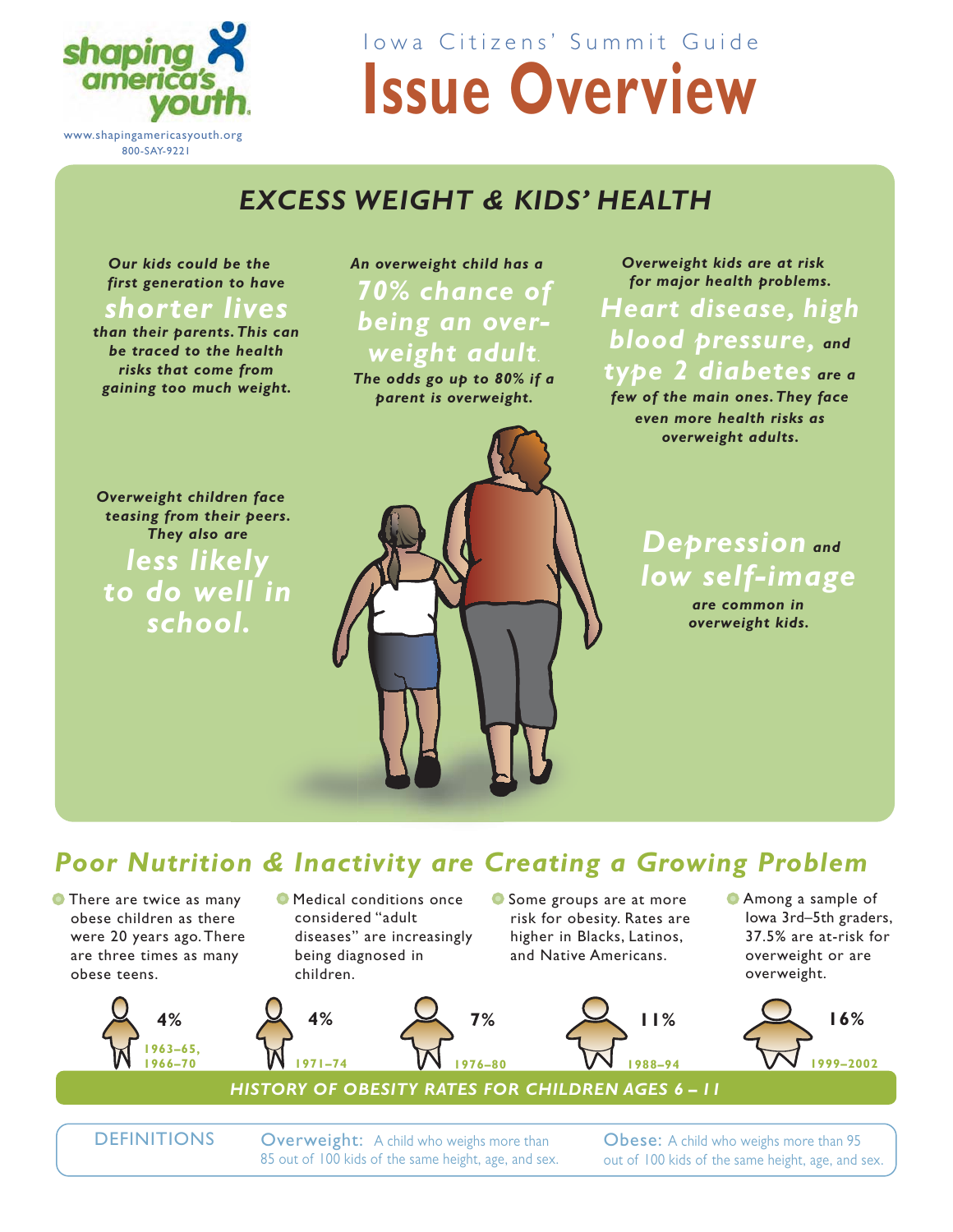#### **ENERGY IN FOOD ACTIVITY ENERGY OUT Why are our kids out of balance? Energy balance is needed to** *Maintain a healthy weight.* One small chocolate chip cookie (50 calories) *Is equivalent to walking briskly for 10 minutes.* **From infancy, kids develop the food and activity habits** they see at home. Kids should get 1/<sub>2</sub> hour of activity each day -**I** in 4 gets none. **Kids and adults spend** more time in cars than **30 years ago. Only about I** in 7 kids bike or walk to school. **Cities often lack** safe parks and other places for **kids to play. Many K-12 schools** have cut down PE programs. Most high school kids choose not to take PE at all. The average child spends 6 <sup>1/2</sup> hours a day watching TV and playing computer games. **Nearly** 3/4 of the **households in the US** have at least 3 TV sets. **Breast-fed babies can** regulate the amount they eat. **Young children** tend to choose the right amount of food when they serve themselves. **Families eat fewer** meals together. **Large portions** can cause kids to eat too much. **Kids today eat fewer** fruits, vegetables, and dairy foods. They eat more fast food, snacks, and sodas. **Teens drink** twice as much soda as milk. **The opposite was true 25 years** ago. **Mom's food and Exercise habits** in pregnancy can affect a child's future weight.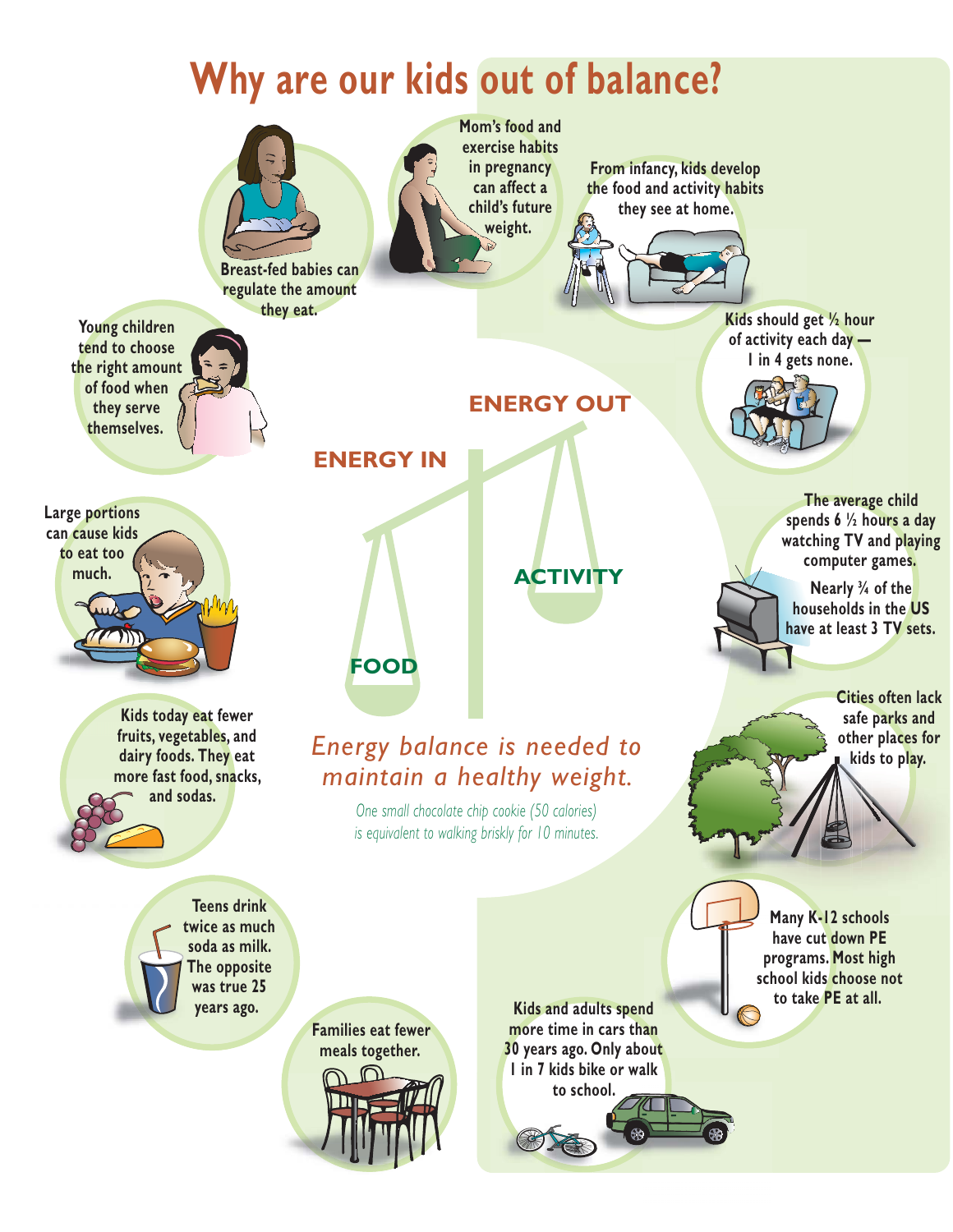# How can we help our kids get in balance?

#### **Children & Families**

- Infants and toddlers School-age children Teens
- Parents and other family members Other caregivers
	- Foster healthy food and activity habits from birth.
	- Be role models for healthy choices.
	- Provide healthy food at home.
	- Promote active forms of play.
	- Reduce inactive TV time.

#### **Community Programs & Leaders**

- City planners Transportation planners
- Social and civic groups Youth groups
- Churches and religious groups
	- Build parks, bike paths, and other options for active play.
	- Make access to stores with fresh food easier
	- Serve healthy food and include physical activity at community events.

**Educators & Schools** • Teachers • School boards

- Administrators Educator groups
- Teach kids the benefits of healthy food and physical activity.
- Offer healthy foods at school.
- Provide times for active play.
- Include PE in school programs.



#### **Health Care Community**

- · Doctors, nurses
- Other health care providers
- Hospitals Insurers
- Government health agencies
- Other health organizations
- Provide age-appropriate information and practical suggestions to parents.
- Advocate for early identification and prevention of weight-related health issues.
- Promote good nutrition and physical exercise.

#### Legislators & Policymakers

- Local government Regional government
- State government Federal government
- Make policies that support healthy choices, such as food labeling.
- Create incentives for health promoting, foods or exercise-related products.
- Promote regional, state, and federal programs that support local efforts to improve health habits.

#### **Corporations & Private Sector**

- · Employee benefit departments
- Company wellness programs Charitable foundations
- Restaurants and food industry Sports and fitness companies
- Transportation companies Grocery stores and food suppliers
	- Provide exercise opportunities and healthy food choices in work places.
	- Give new mothers times and places to breast-feed at work.
	- Market products that support healthy choices.
	- Encourage a healthy lifestyle in advertising aimed at kids and families